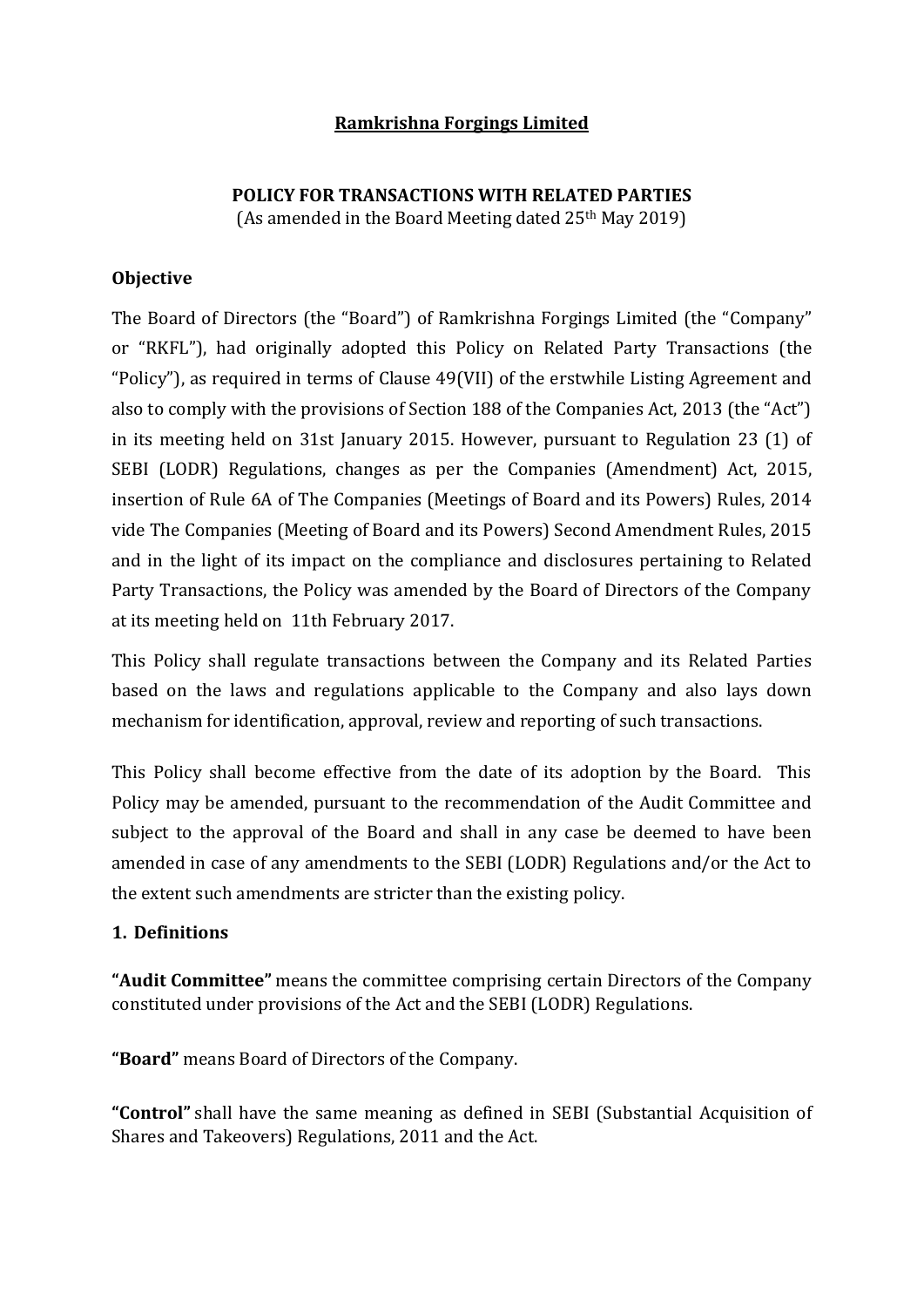**"Key Managerial Personnel"** means key managerial personnel as defined under the Act.

**"Material Related Party Transaction"** means a Related Party Transaction which individually or taken together with previous transactions during the financial year, exceeds the stricter of the limits as may be prescribed, either in the Act or SEBI (LODR) Regulations, and requires specific approval from the shareholders.

**"Policy"** means this policy on Related Party Transactions.

"**Related Party(ies)**" means a related party as defined under the Act and under Regulation 2(1)(zb) of SEBI (LODR) Regulations, as amended from time to time.

"**Related Party Transaction**" shall mean such transactions having thresholds as specified under Section 188 of the Act or rules made thereunder and under Regulation 2(1)(zc) of SEBI (LODR) Regulations including any amendment or modification thereof, as may be applicable.

**"Relative"** means relative as defined under section 2(77) of the Act and Rules made thereunder.

**"Arms length transaction"** means a transaction between two Related Parties that is conducted as if they were unrelated, so that there is no conflict of interest.

# **2. Policy**

All Related Party Transactions must be identified and reported first to the Audit Committee. Subsequently, these Related Party Transactions must and also be reported to Directors and shareholders, wherever necessary, for their approval. The said transactions shall be disclosed in accordance with the requirements of the Act and SEBI (LODR) Regulations.

## **3. Identification of Potential Related Party transactions**

Each Director and Key Managerial Personnel is responsible for providing notice of disclosure of interest under section 184 of the Act along with list of relatives to the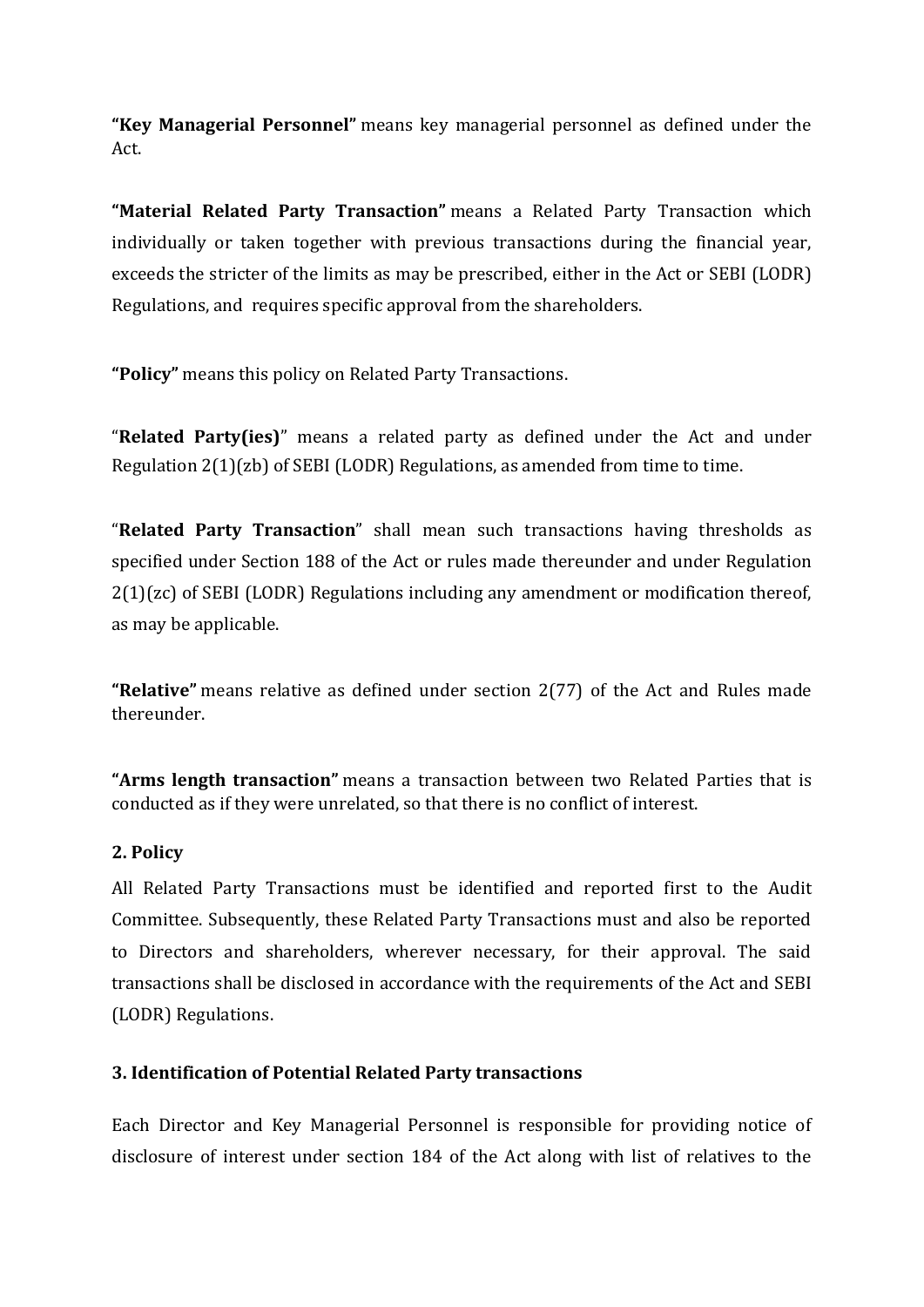Company. The Company shall ensure that no transaction is entered into with any entity/individual disclosed by the director/ KMP or any other related party without necessary approvals.

## **4. Procedure to be adopted for Related Party Transactions**

#### **APPROVAL OF AUDIT COMMITTEE**

All Related Party Transactions shall require prior approval of the Audit Committee.

The Audit Committee may grant omnibus approval for Related Party Transactions proposed to be entered into by the Company subject to the following conditions:

- a. The Audit Committee shall laydown the criteria for granting omnibus approval in line with the policy on Related Party Transactions of the Company and such approval shall be applicable in respect of transactions which are repetitive in nature;
- b. The Audit Committee shall satisfy itself the need for such omnibus approval and that such approval is in the interest of the Company;
- c. Such omnibus approval shall specify the following:

-Name(s) of the Related Party;

-Nature of the transaction;

-Period of transaction;

- -Maximum amount of transaction that can be entered into;
- -The indicative base price / current contracted price and the formula for variation in the price, if any, and;

-Such other conditions as the Audit Committee may deem fit.

d. In such cases where the need for Related Party Transaction cannot be foreseen and details as required above are not available, the Audit Committee may grant omnibus approval for such transactions subject to their value not exceeding Rs. 1.00 crore per transaction;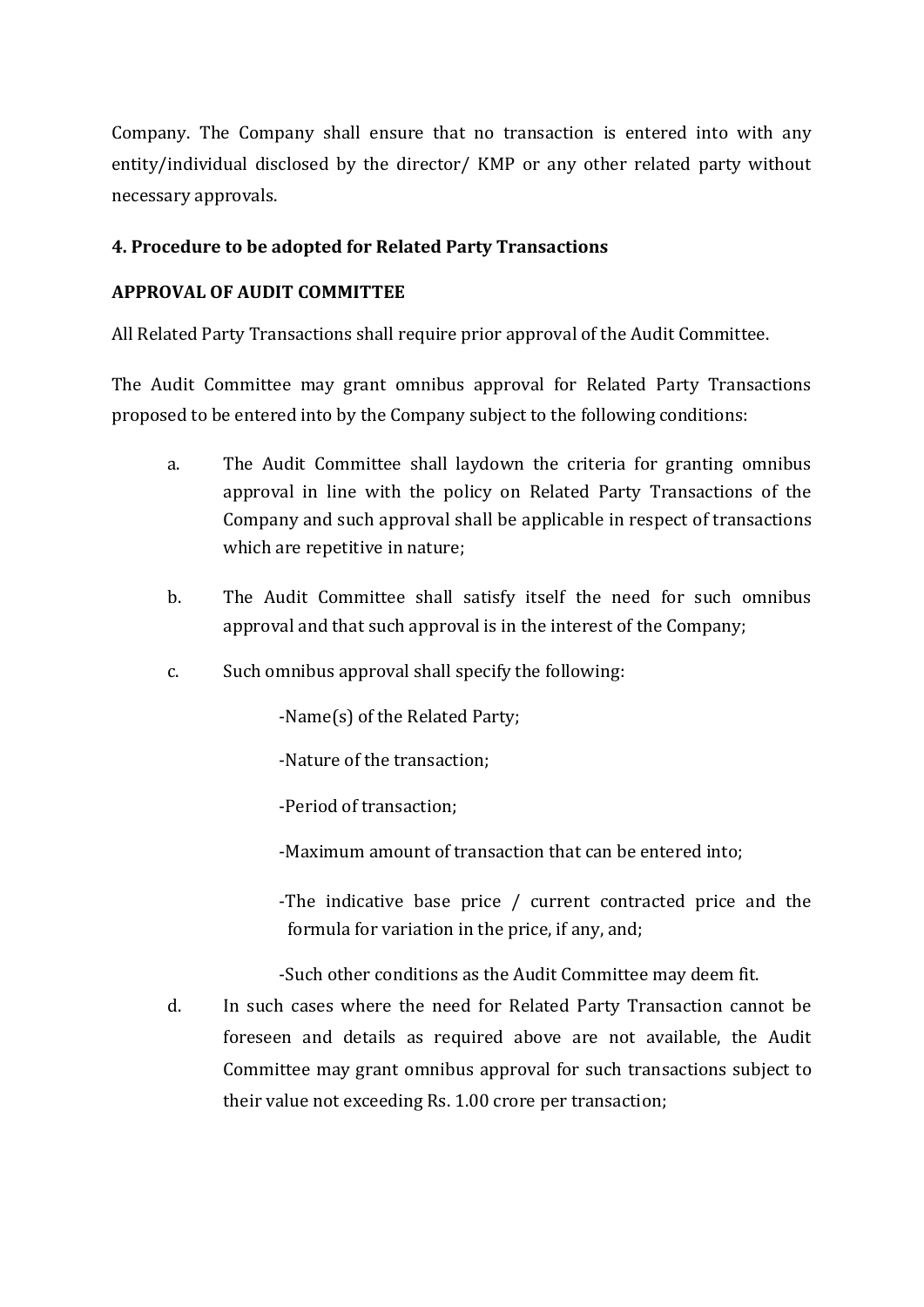- e. The Audit committee shall review, at least on a quarterly basis, the details of RPTs entered into by the Company pursuant to each of the omnibus approval given;
- f. Such omnibus approvals shall be valid for a period not exceeding one year and shall require fresh approvals after the expiry of one year.

The Audit Committee will have the discretion to recommend / refer any matter relating to the Related Party Transaction to the Board for the approval.

# **APPROVAL OF BOARD OF DIRECTORS**

All the Related Party Transactions under section 188 of the Companies Act 2013 shall be approved by the Board of Directors of the Company, however this provision will not apply to the transactions entered into by the Company in its ordinary course of business other than transactions which are not on an arm's length basis.

# **APPROVAL OF SHAREHOLDERS**

All Material Related Party Transactions shall be approved by the Shareholders through an Ordinary resolution and no related party shall vote to approve such resolutions whether the entity is a related party to the particular transaction or not.

# **5. Factors to be considered while granting approval to Related Party Transactions**

The Audit Committee / Board will consider the following factors, among others, to the extent relevant to the Related Party Transactions while granting its approval:

- a. Whether the terms of the Related Party Transaction are fair and on arms length basis to the Company and would apply on the same basis if the transaction did not involve a Related Party;
- b. Whether there are any compelling business reasons for the Company to enter into the Related Party Transaction and the nature of alternative transactions, if any;
- c. Whether the Related Party Transaction would affect the independence of an independent director;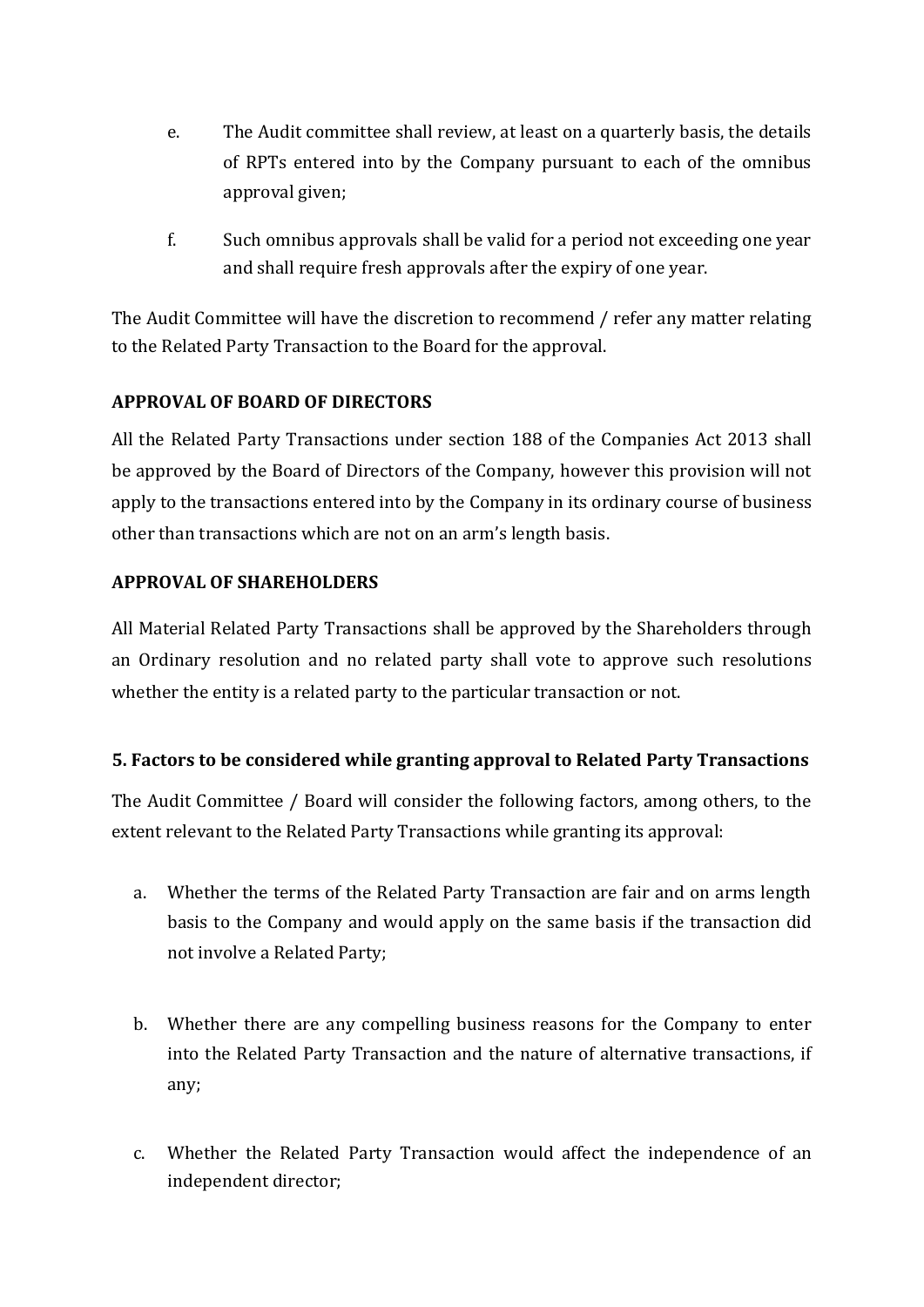- d. Whether the transaction qualifies to be a transaction in ordinary course of business;
- e. Whether the proposed transaction includes any potential reputational risk issues that may arise as a result of or in connection with the proposed transaction;
- f. Whether the Related Party Transaction would present an improper conflict of interest for any director or Key Managerial Personnel of the Company, taking into account the terms and size of the transaction, the purpose and timing of the transaction, the overall financial position of the director or other Related Party, the direct or indirect nature of the director's, Key Managerial Personnel's or other Related Party's interest in the transaction and the ongoing nature of any proposed relationship and any other factors the Board/Committee deems relevant.

#### **6. Review & monitoring of Related Party Transactions:**

The Audit Committee may review and monitor a Related Party Transaction taking into account the terms of the transaction, the business purpose of the transaction, the benefits to the Company and to the Related Party, and any other relevant matters. In connection with any review of a Related Party Transaction, the Committee has authority to modify or waive any procedural requirements of this Policy, subject to compliance with the requirements of the Companies Act, 2013, SEBI (LODR) Regulations and compliance with Point no.4.4 of the Policy.

#### **7. Following transactions not to be considered as Related Party Transactions:**

Notwithstanding the foregoing, the following Related Party Transactions shall not require approval of Audit Committee or Shareholders:

a. Any transaction that involves the providing of compensation to a director or Key Managerial Personnel in connection with his or her duties to the Company or any of its subsidiaries or associates, including the reimbursement of reasonable business and travel expenses incurred in the ordinary course of business.